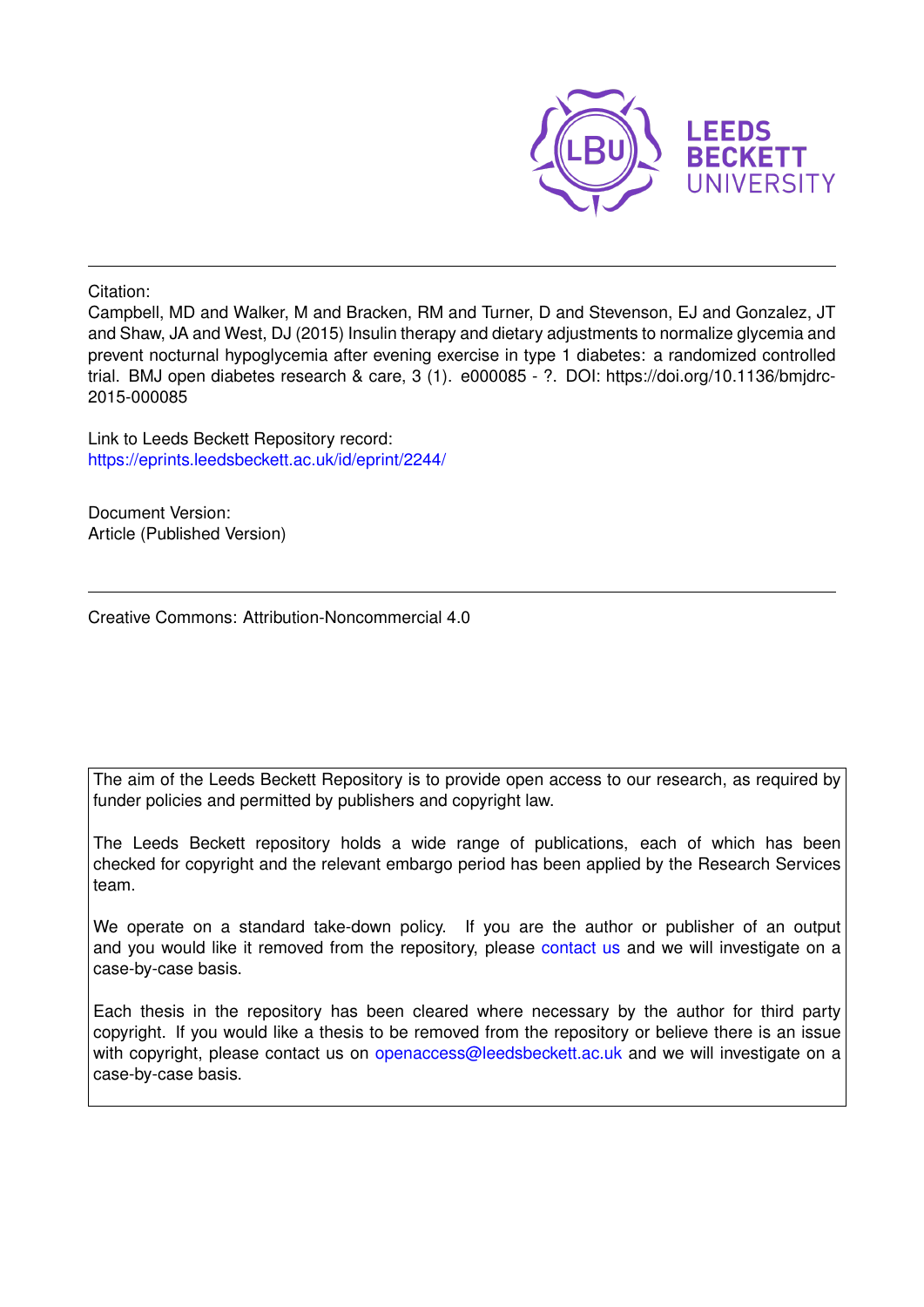# Insulin therapy and dietary adjustments to normalize glycemia and prevent nocturnal hypoglycemia after evening exercise in type 1 diabetes: a randomized controlled trial

Matthew D Campbell,<sup>1</sup> Mark Walker,<sup>2</sup> Richard M Bracken,<sup>3</sup> Daniel Turner,<sup>3</sup> Emma J Stevenson,<sup>1</sup> Javier T Gonzalez,<sup>1</sup> James A Shaw,<sup>2</sup> Daniel J West<sup>1</sup>

### ABSTRACT

To cite: Campbell MD, Walker M, Bracken RM, et al. Insulin therapy and dietary adjustments to normalize glycemia and prevent nocturnal hypoglycemia after evening exercise in type 1 diabetes: a randomized controlled trial. BMJ Open Diabetes Research and Care 2015;3:e000085. doi:10.1136/bmjdrc-2015- 000085

▸ Additional material is available. To view please visit the journal [\(http://dx.doi.org/](http://dx.doi.org/10.1136/bmjdrc-2015-000085) [10.1136/bmjdrc-2015-](http://dx.doi.org/10.1136/bmjdrc-2015-000085) [000085\)](http://dx.doi.org/10.1136/bmjdrc-2015-000085).

Received 18 January 2015 Revised 10 March 2015 Accepted 17 March 2015



<sup>1</sup> Faculty of Health and Life Sciences, Northumbria University, Newcastle-upon-Tyne, UK <sup>2</sup>Institute of Cellular Medicine, Newcastle University, Newcastle-upon-Tyne, UK <sup>3</sup>Diabetes Research Group, College of Medicine, Swansea University, Swansea, UK

Correspondence to Dr Daniel J West; d.j.west@northumbria.ac.uk Introduction: Evening-time exercise is a frequent cause of severe hypoglycemia in type 1 diabetes, fear of which deters participation in regular exercise. Recommendations for normalizing glycemia around exercise consist of prandial adjustments to bolus insulin therapy and food composition, but this carries only short-lasting protection from hypoglycemia. Therefore, this study aimed to examine the impact of a combined basal-bolus insulin dose reduction and carbohydrate feeding strategy on glycemia and metabolic parameters following evening exercise in type 1 diabetes.

**Methods:** Ten male participants (glycated hemoglobin: 52.4±2.2 mmol/mol), treated with multiple daily injections, completed two randomized study-days, whereby administration of total daily basal insulin dose was unchanged (100%), or reduced by 20% (80%). Participants attended the laboratory at ∼08:00 h for a fasted blood sample, before returning in the evening. On arrival (∼17:00 h), participants consumed a carbohydrate meal and administered a 75% reduced rapid-acting insulin dose and 60 min later performed 45 min of treadmill running. At 60 min postexercise, participants consumed a low glycemic index (LGI) meal and administered a 50% reduced rapid-acting insulin dose, before returning home. At ∼23:00 h, participants consumed a LGI bedtime snack and returned to the laboratory the following morning (∼08:00 h) for a fasted blood sample. Venous blood samples were analyzed for glucose, glucoregulatory hormones, non-esterified fatty acids, βhydroxybutyrate, interleukin 6, and tumor necrosis factor α. Interstitial glucose was monitored for 24 h pre-exercise and postexercise.

Results: Glycemia was similar until 6 h postexercise, with no hypoglycemic episodes. Beyond 6 h glucose levels fell during 100%, and nine participants experienced nocturnal hypoglycemia. Conversely, all participants during 80% were protected from nocturnal hypoglycemia, and remained protected for 24 h postexercise. All metabolic parameters were similar. **Conclusions:** Reducing basal insulin dose with reduced prandial bolus insulin and LGI carbohydrate feeding provides protection from hypoglycemia during

# Key messages

- **Exening-time exercise is a frequent cause of** severe hypoglycemia in type 1 diabetes and fear of this deters participation in regular exercise.
- Recommendations for normalizing glycemia around exercise consist of prandial adjustments to bolus insulin therapy and food composition, but this carries only short-lasting protection from hypoglycemia.
- $\blacksquare$  We show that by reducing basal insulin dose in combination with reduced prandial bolus insulin and low glycemic index carbohydrate feeding, exercise-induced hypoglycemia can be avoided for 24 h following evening exercise. Moreover, this strategy is not associated with hyperglycemia, or adverse metabolic disturbances.

and for 24 h following evening exercise. This strategy is not associated with hyperglycemia, or adverse metabolic disturbances.

Clinical trials number: NCT02204839, ClinicalTrials.gov.

# INTRODUCTION

The American Diabetes Association advo-cates regular exercise in type [1](#page-8-0) diabetes, $<sup>1</sup>$  as</sup> this is associated with an improvement in a wide range of health outcomes.<sup>[2](#page-8-0)</sup> In reality, however, incorporation of exercise into everyday life is significantly hampered by the risk of exercise-induced hypoglycemia.[3](#page-8-0) Fear of hypoglycemia, particularly during the night, is a major barrier to participation in regular exercise $4$  as the risk of hypoglycemia is magnified when exercise is performed in the evening, as falling b[lood](#page-8-0) glucose is likely to occur while sleeping. $5-7$  Indeed, a large proportion of patients with type 1 diabetes report a lack of practical advice for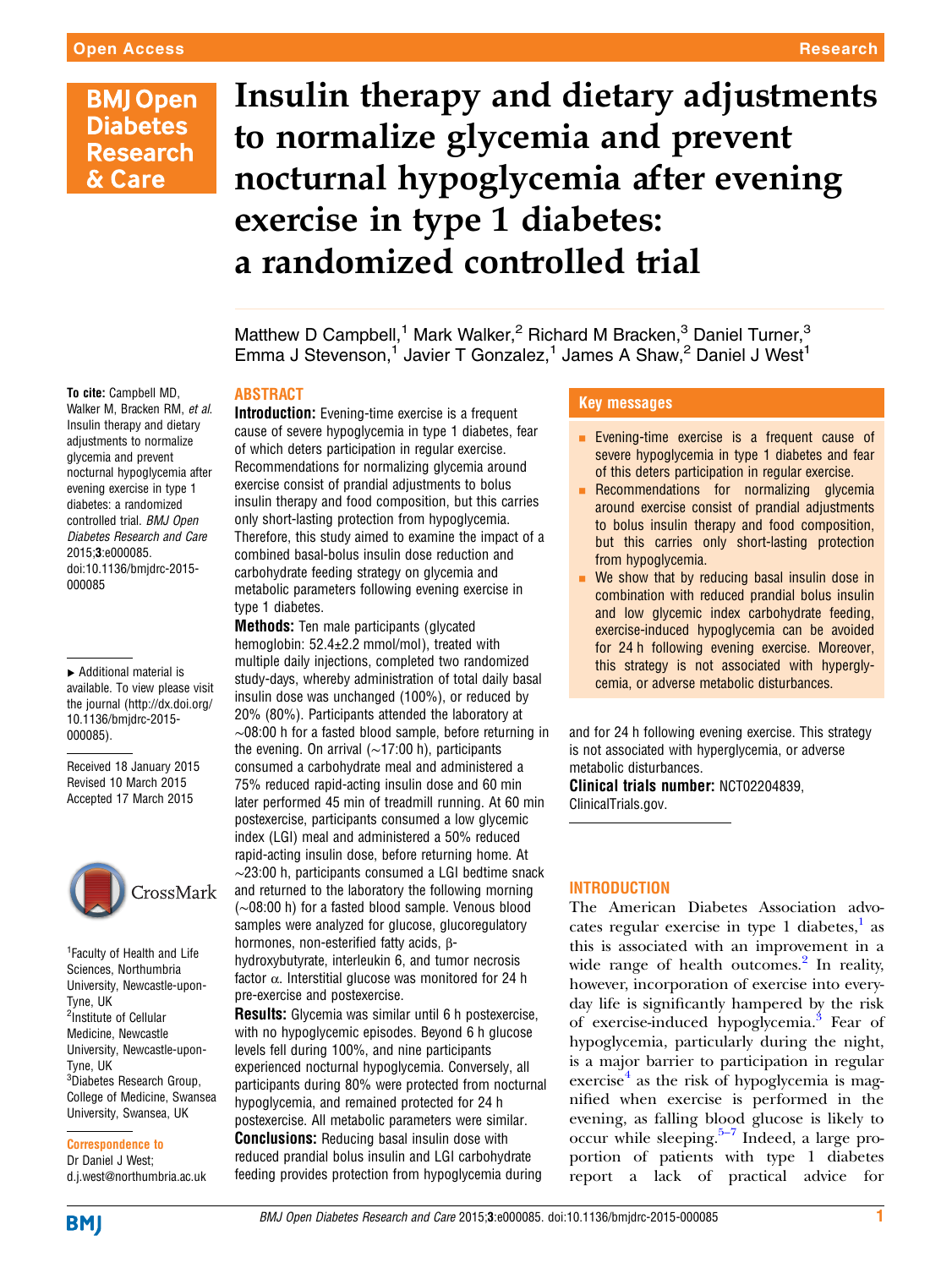preventing hypoglycemia after exercise, and many feel largely uninformed about insulin administration and carbohydrate intake around exercise.<sup>[4](#page-8-0)</sup> Moreover, considering the complexity in normalizing glycemia acutely after exercise, many patients are concerned about losing control of wider diabetes management and long-term glycemic control when exercise is performed regularly. Clearly, it is imperative that individuals can effectively manage glycemia following exercise in order to benefit from adherence to regular exercise.

Our laboratory has demonstrated that it is possible to normalize glycemia early after exercise by making mealtime adjustments to both rapid-acting insulin administration<sup>8</sup> 9and postexercise carbohydrate composition.[7](#page-8-0) Specifically, consuming postexercise foodstuffs that elicit a low glycemic index (GI), while employing a reduction to rapid-acting insulin dose, protects patients from early-onset hypoglycemia, and minimizes exposure to postprandial hyperglycemia and inflammation.<sup>7</sup>  $\frac{8}{3}$ Unfortunately, these acute prandial adjustments carry only short-lasting protection from hypoglycemia; glucose nadirs are still likely to occur beyond ∼8 h postexercise, and during the hours of sleep if exercise is performed in the evening.<sup>[7](#page-8-0)</sup> It may be prudent to adjust the dose of basal insulin that is administered over the course of the exercise day. Considering that late falls in glycemia following evening exercise typically coincide at ∼8 h postexercise,  $78^{10}$  and during the time of sleep,  $7^{10}$  11 basal insulin may play a major role. Although basal insulin reduction is sometimes advocated in clinical practice, there is currently a lack of evidence to support this advice, especially if patients are also employing acute prandial-based strategies.<sup>[12](#page-8-0)</sup>

Within the literature, alterations to the basal component of an insulin regimen have been predominantly trialed in individuals treated with continuous subcutaneous insulin infusion (CSII) therapy. $13-16$  $13-16$  When infusion rate is reduced or suspended for exercise, the risk of developing hypoglycemia can be reduced by up to two-thirds.[16](#page-8-0) However, a large proportion of patients are treated using a basal-bolus regimen with multiple daily injections (MDIs). This is a far less flexible method of insulin delivery than CSII, meaning even small changes in dose may have significant and long-lasting effects. Moreover, there is even less information for performing exercise in the evening, especially when insulin replacement is provided using MDIs. While reducing basal insulin dose could potentially prevent hypoglycemia in the hours following exercise, it is possible that heavily reducing pre-exercise and post-exercise rapid-acting insulin dose may induce periods of sustained hyperglycemia, promoting inflammation and causing other hormonal and metabolic disturbances.

This study aimed to examine the effects of reducing basal insulin dose, when employing acute prandial adjustments to rapid-acting insulin and carbohydrate feeding, on early, late-nocturnal, and next day glycemia, after evening exercise in type 1 diabetes. In addition, we

aimed to assess the impact of such a strategy on the metabolic, inflammatory, and counter-regulatory hormonal responses.

# **METHODS**

### **Patients**

Eligibility criteria included age 18–35 years, diabetes duration  $>2$  years, and glycated hemoglobin (HbA1c)  $<8.0\%$ (64 mmol/mol). In addition, participation required absence of all diabetes-related complications including impaired awareness of hypoglycemia (assessed via the Clarke method<sup>[17](#page-8-0)</sup>), no medication other than insulin, and participation in regular exercise (a minimum of 30 min aerobic exercise at least three times per week). Ten males with type 1 diabetes were recruited ((mean  $\pm$ SEM) age 27 $\pm$ 2 years, body mass index 25 $\pm$ 0.8 kg/m<sup>2</sup>, diabetes duration 12±2 years, HbA1c 6.9±0.2% (52.4  $\pm 2.2$  mmol/mol), VO<sub>2peak</sub> 51.3 $\pm 2.1$  mL/kg/min), all of whom successfully completed the study. All were using a basal-bolus regimen comprising glargine (n=8) or detemir (n=2) long-acting insulin, and rapid-acting insulin aspart. Participants had been stable on their respective insulin regimen for a minimum of 1 year. Fifty percent of participants using insulin glargine administered this in the morning, and 50% in the evening. Both participants using insulin detemir administered this twice daily (morning and evening). All were familiar with carbohydrate counting, administering  $1.0\pm0.2$  units (IU) of insulin aspart per 10 g of carbohydrate.

Fully informed written consent was obtained from all participants following study approval by the local National Health Service Research Ethics Committee (13/NE/0016; NCT02204839). Participants attended the Newcastle National Institute for Health Research Clinical Research Facility exercise laboratory for a preliminary screening visit as described previously in detail,<sup>[8](#page-8-0)</sup> before returning to establish peak cardiorespiratory parameters during the completion of an incremental-maximal treadmill running protocol as per the methods of Campbell et  $al^7$ <sup>8</sup> Following these two preliminary visits, participants performed two experimental trials in a randomized and counterbalanced fashion, which were separated by 7 days (see online supplementary 1 for a schematic of the experimental design).

# Prelaboratory phase

# Continuous glucose monitoring

Participants were fitted with a continuous glucose monitor (CGM; Paradigm Veo, Medtronic Diabetes, Northridge, California, USA) a minimum of 48 h before each experimental arm. An Enlite sensor (Medtronic MiniMed, Northridge, California, USA) was inserted into the posterolateral abdominal region to minimize physiological time lags between blood and interstitial glucose,<sup>[18](#page-8-0)</sup> with the site of insertion replicated on each visit. Although the Paradigm Veo provides real-time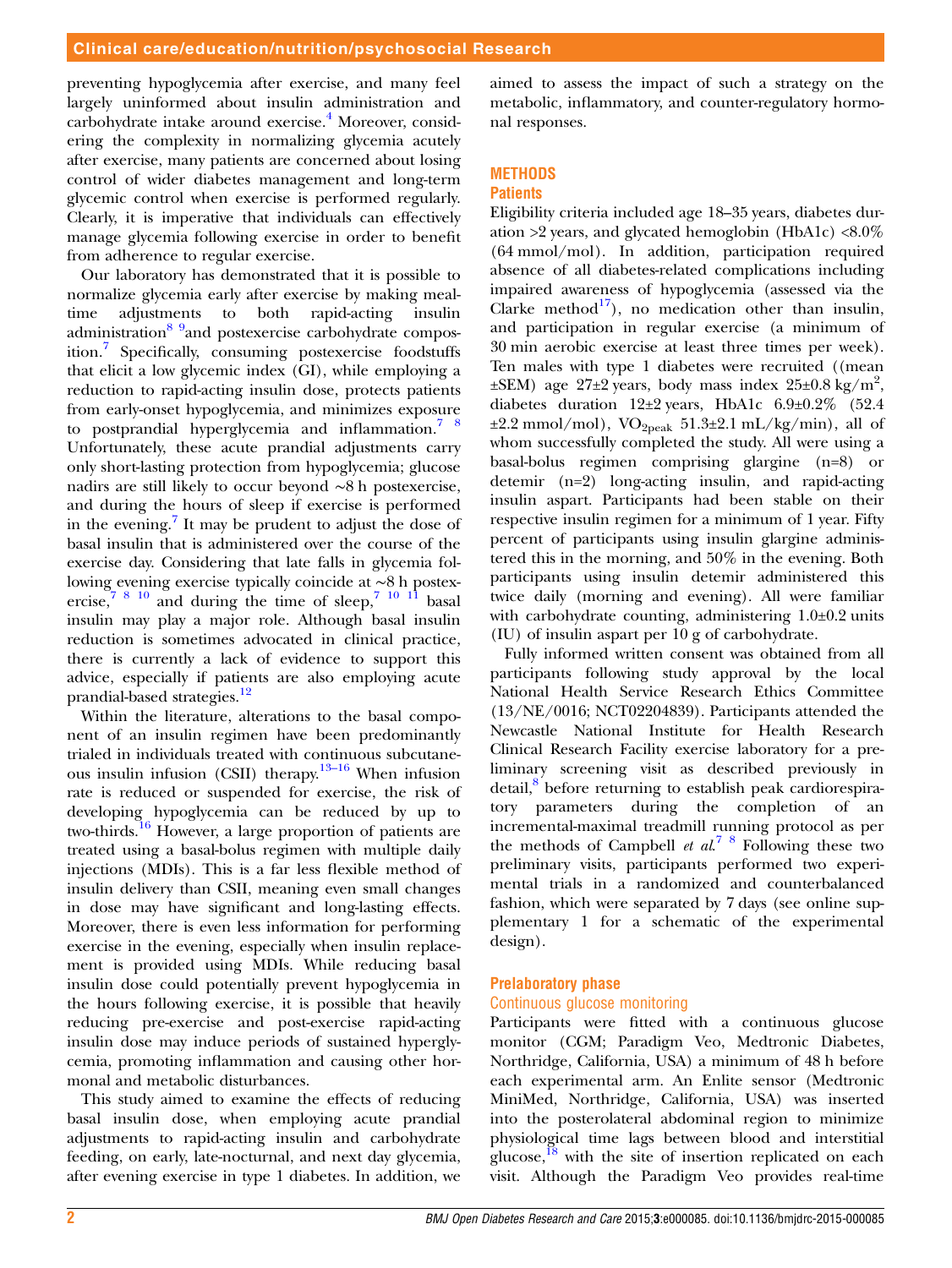glucose profiles as part of an insulin pump facility, participants did not use CSII and continued their usual basalbolus insulin regimen. The CGM was installed with glucose alerts that were set at  $\leq 3.5$  and  $\geq 16.0$  mmol/L during the pretrial period, but the high glucose alert was discontinued after experimental trials. During CGM wear, participants provided a minimum of four daily capillary blood glucose test readings (GlucoMen LX, Menarini, Diagnostics, Berkshire, UK) that were entered into the CGM for calibration purposes. Capillary glucose values, not real-time CGM data, were used for selfinformed rapid-acting insulin administration.

#### Diet and activity replication

Participants were required to replicate their diet (assessed using weighed dietary recording sheets) and instructed to maintain their normal insulin regimen, with basal dose standardized (dose, injection site, and time of injection) for 24 h before each experimental trial day. The start of the experimental trial day was considered as the morning sample prior to evening attendance. Throughout this time, participants were provided with a pedometer (Omron Healthcare Europe BV, Hoofdorp, the Netherlands) to record total step count. Participants were instructed to maintain similar patterns of activity across trials avoiding strenuous activity in the preceding 48 h.

#### Experimental trial day

The intervention consisted of either maintaining regular basal insulin dose (100%; 34±4 IU), or reducing the total amount of basal insulin dose administered across this day to  $80\%$  (ie, a  $20\%$  reduction;  $27\pm3$  IU). Basal dose timings were maintained throughout as per each participant's individual regimen. On the day after exercise, participants under the 80% condition returned to their usual full basal insulin dose.

Participants presented to the laboratory on the morning of each main trial at ∼08:00 h for a resting, fasted venous blood sample via venepuncture. This blood sample defined the start of each experimental arm. Participants then consumed a standardized cerealbased breakfast meal (sugar-coated corn flakes, peaches, and semiskimmed milk; 534±27 kcal), before being discharged from the laboratory. At ∼13:00 h participants consumed a standardized pasta-based lunch meal (pasta, tomato-based sauce, cheddar cheese, olive oil 951±40 kcal) which was prescribed to them by the research team, before returning for the evening visit at ∼17:00 h. Each meal equated to 1.3 g carbohydrate/kg body mass, so that when combined with meals provided in the laboratory, total carbohydrate intake across the day was calculated to constitute ∼5.0 g carbohydrate/kg body mass.<sup>[19](#page-8-0)</sup> The combined macronutrient content of all meals equated to carbohydrate=77%, fat=12%, and protein=11%. Patients administered their usual (full/ unchanged) rapid-acting insulin dose with both pretrial meals. Between morning and evening visits, CGM

continued to capture interstitial glucose under freeliving conditions.

Participants arrived for the evening laboratory visit at ∼17:00 h. Individual trial start time was replicated across conditions. On arrival at the laboratory, participants assumed a seated and rested position while a 20-gauge cannula (Vasofix, B. Braun, Melsungen AG, Melsungen, Germany) was inserted into the antecubital vein of their non-dominant arm. Following a resting blood sample, participants self-administered a 25% (2.0±0.5 IU) dose (ie, a  $75\%$  reduction<sup>[9](#page-8-0)</sup>) of rapid-acting insulin into the abdomen. Injection site was standardized across trials by administration at mid-point between the iliac crest and naval.[7 8 20 21](#page-8-0) With this insulin dose, participants consumed a pre-exercise carbohydrate bolus (sugar-coated corn flakes, peaches, semiskimmed milk; 415±17 kcal) equating to 1.0 g carbohydrate/kg body mass. Following this bolus, participants remained rested for 60 min, at which point a second blood sample was drawn immediately before starting 45 min of treadmill (Woodway, Weil am Rhein, Germany) running at a speed calculated to elicit  $70\%$  of VO<sub>2peak</sub>. This exercise intensity falls within current recommendations of the American College of Sports Medicine.<sup>[22](#page-8-0)</sup> Breath-by-breath respiratory parameters (MetaLyzer 3B, Cortex, Leipzig, Germany) and heart rate (S810, Polar, Kempele, Finland) were continuously recorded during exercise. Immediately following exercise, a blood sample was taken, with subsequent samples at 15, 30, and 60 min postexercise. In between all blood draws, a stylet (Vasofix Stylet, B. Braun Melsungen AG, Melsungen, Germany) and periodic infusion of saline was used to keep the cannula patent.

At 60 min postexercise, participants self-administered a rapid-acting insulin dose reduced by  $50\%$   $(4.0\pm0.3 \text{ IU})$ into the contralateral abdominal site to the previously administered pre-exercise rapid-acting insulin injection.<sup>8</sup> With this, participants consumed a carbohydrate-based postexercise meal (basmati rice, tomato-based sauce, turkey breast, and an isomaltulose orange flavored drink (10% solution); 402±31 kcal) designed to elicit a low GI (GI=37) response, providing 1.0 g carbohydrate/kg body mass, as per Campbell et  $al^7$  $al^7$  Following this meal, participants were discharged, receiving transport home. CGM continued to capture overnight interstitial glucose under free-living conditions between evening and morning visits. At approximately 180 min following the postexercise meal (240 min postexercise), participants consumed a low GI (GI=38) bedtime snack (Soya and linseed burgen sliced bread, and an isomaltulose orange flavored drink (10% solution); 204±9 kcal), equating to ∼0.4 g carbohydrate/ kg body mass, and omitting rapid-acting insulin.<sup>7</sup> Participants were contacted before the bedtime snack to ensure compliance. Participants were required to replicate sleeping patterns as much as possible across trials.

On the subsequent morning (∼08:00 h), following each main trial, participants returned to the laboratory for a fasting blood sample and were given a standardized breakfast meal (sugar-coated corn flakes, peaches,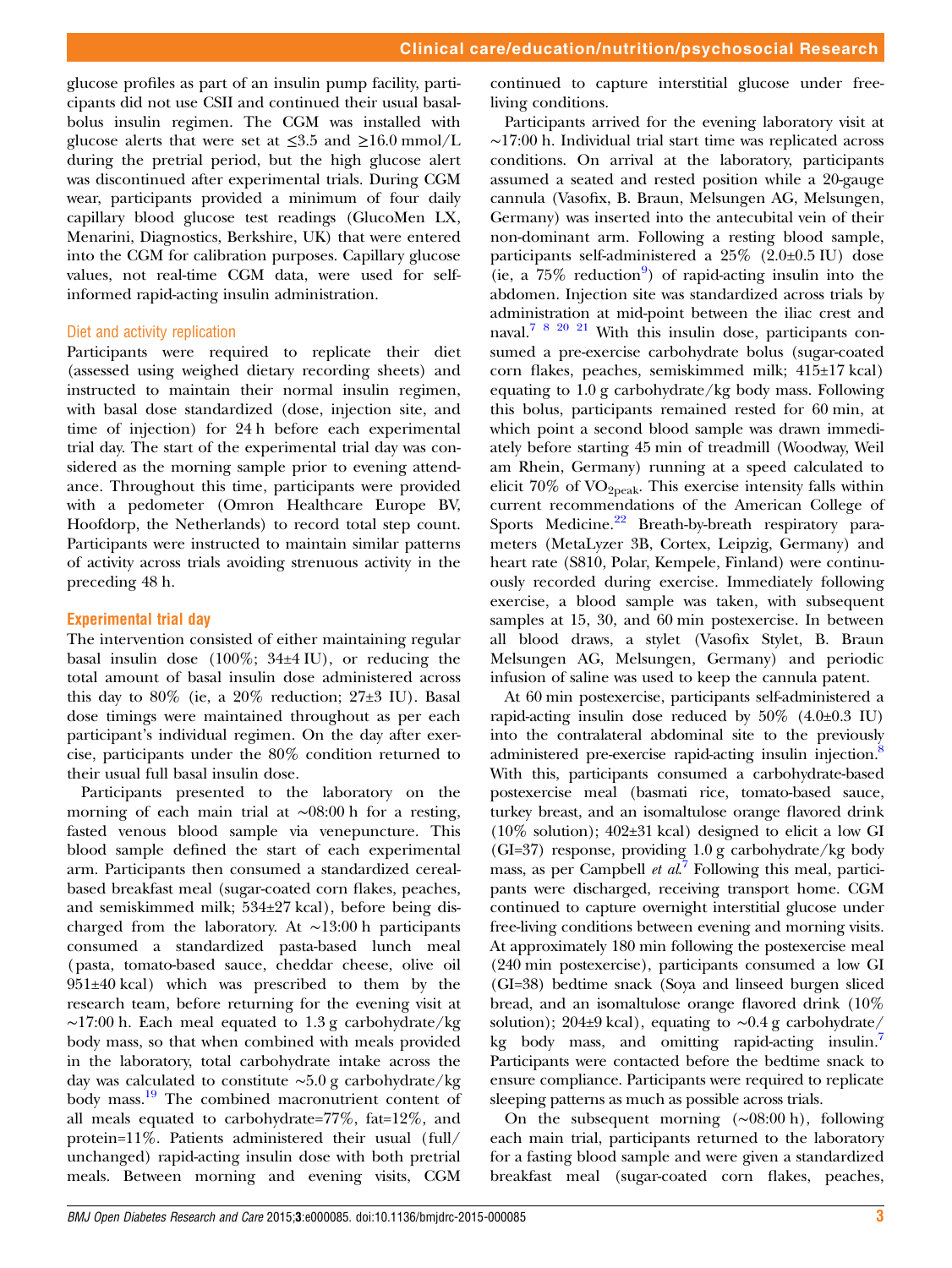<span id="page-4-0"></span>semiskimmed milk; 415±17 kcal) administering their usual (full/unchanged) rapid-acting insulin dose (8.0 ±1.0 IU). Following consumption of this meal, participants were discharged from the laboratory with monitoring of interstitial glucose via CGM for a further 11 h (ie, 24 h from exercise cessation). During this time, participants continued to self-record their diet using the weighed food diaries. Basal dose over the course of this day was maintained at 100% according to each participant's usual regimen.

#### Blood sampling

At each time point, 10 mL of venous whole blood was taken, with 20 µL used for the immediate quantification of blood glucose and lactate (Biosen C-Line, EKF Diagnostic GmbH, London, UK), and 10 µL for hemoglobin and hematocrit (HemoControl, EKF Diagnostic, GmbH) which was used to correct for changes in plasma volume<sup>23</sup> before and during exercise. The remaining sample was dispensed equally into serum separation and lithium-heparin (Vacuette, Greiner Bio-One GmbH, Kremsmünster, Austria) tubes before being centrifuged for 15 min at 3000 rpm at 4°C and stored at −80°C for retrospective analysis of serum insulin (Invitron Insulin Assay, Invitron, Monmouth, UK), cortisol (Cortisol Parameter Assay Kit, R&D systems, Roche Diagnostics, West Sussex, UK), non-esterified fatty acids (RANBUT, Randox Laboratories, London, UK), β-hydroxybutyrate (RANBUT, Randox Laboratories, London, UK), and plasma glucagon (Glucagon EIA, Sigma-Aldrich, St. Louis, Missouri, USA), epinephrine (CAT ELISA, Eagle Biosciences, London, UK), interleukin 6 (IL-6; Human IL-6 Quantikine ELISA, R&D Systems, Roche Diagnostics, West Sussex, UK), and tumor necrosis factor α (TNF-α; Human TNF-α Quantikine ELISA, R&D Systems, Roche Diagnostics, West Sussex, UK). The intra-assay coefficient of variation was <10% for all assays. Owing to assay cross-reactivity with insulin detemir, only participants treated with insulin glargine were included in serum insulin analysis (n=8).

#### Data analysis

Hypoglycemia was defined as a blood or interstitial glucose concentrations of ≤3.9 mmol/L, and hyperglycemia was defined at  $\geq 8.0$  mmol/L.<sup>7</sup> <sup>8</sup> For interstitial glucose data, a hypoglycemic or hyperglycemic episode was defined as three consecutive readings (totaling 15 min) below each respective glucose threshold. CGM data were downloaded after each experimental trial and retrospectively processed/analyzed using CareLink Pro software (Medtronic Diabetes, Northridge, California, USA). Complete CGM data were obtained from all participants, with no missing data streams. The mean absolute difference between interstitial glucose and capillary blood glucose meter readings over both trials was 1.2±1.1 mmol/L. Area under the curve was calculated using the methods described by Wolever and Jenkins.<sup>[24](#page-8-0)</sup>

Statistical analysis was performed using PASW Statistics V.18 software (IBM, Armonk, New York, USA) with significance set at p≤0.05. Interactions of time and condition were examined using repeated measures analysis of variance. Where significant p values were identified for interaction effects (time×condition), basal insulin dose was deemed to have influenced the response, and simple main effects analyses were performed. Significant main effects of time were further investigated using Bonferroni adjusted pairwise comparisons. Where relevant, paired samples t tests were conducted. Data are presented as mean±SEM.

# RESULTS

Glycemic control was similar during the 24 h prior to each initial morning visit (CGM mean interstitial glucose: 100% 8.1±0.3, 80% 8.2±0.4 mmol/L; p=0.962; and total interstitial glucose area under the curve: 100% 11 593±547, 80% 12 024±949 mmol/L/min; p=0.876). During this time, no differences were observed in total energy consumed (100% 2333±167, 80% 2357±191 kcal;  $p=0.982$ ), with contribution from carbohydrate (100%) 53±3, 80% 53±3%; p=0.998), fat (p=0.998), and protein (p=0.991) similar. In addition, total rapid-acting insulin units administered (100% 30±3, 80% 30±3 IU; p=0.922) as well as levels of activity (100% 5721±96, 80% 5703 ±101 steps; p=0.901) were comparable.

On the morning of the trial, resting, fasted blood glucose concentrations (figure 1), and fasting serum insulin were similar between conditions [\(table 1](#page-5-0)). In addition, there were no differences in counter-regulatory hormone, metabolite [\(table 1\)](#page-5-0), or inflammatory cytokines (fi[gure 2\)](#page-6-0).

On arrival to the laboratory in the evening, participants displayed similar serum insulin ([table 1\)](#page-5-0) and blood glucose concentrations (figure 1). There were no



Figure 1 Time-course changes in morning time fasted and daytime blood glucose concentrations. Data presented as mean±SEM. Diamonds=100%, circles=80%. \*Indicates a significant difference in blood glucose between 100% and 80% (p≤0.05). Morning 1, baseline morning.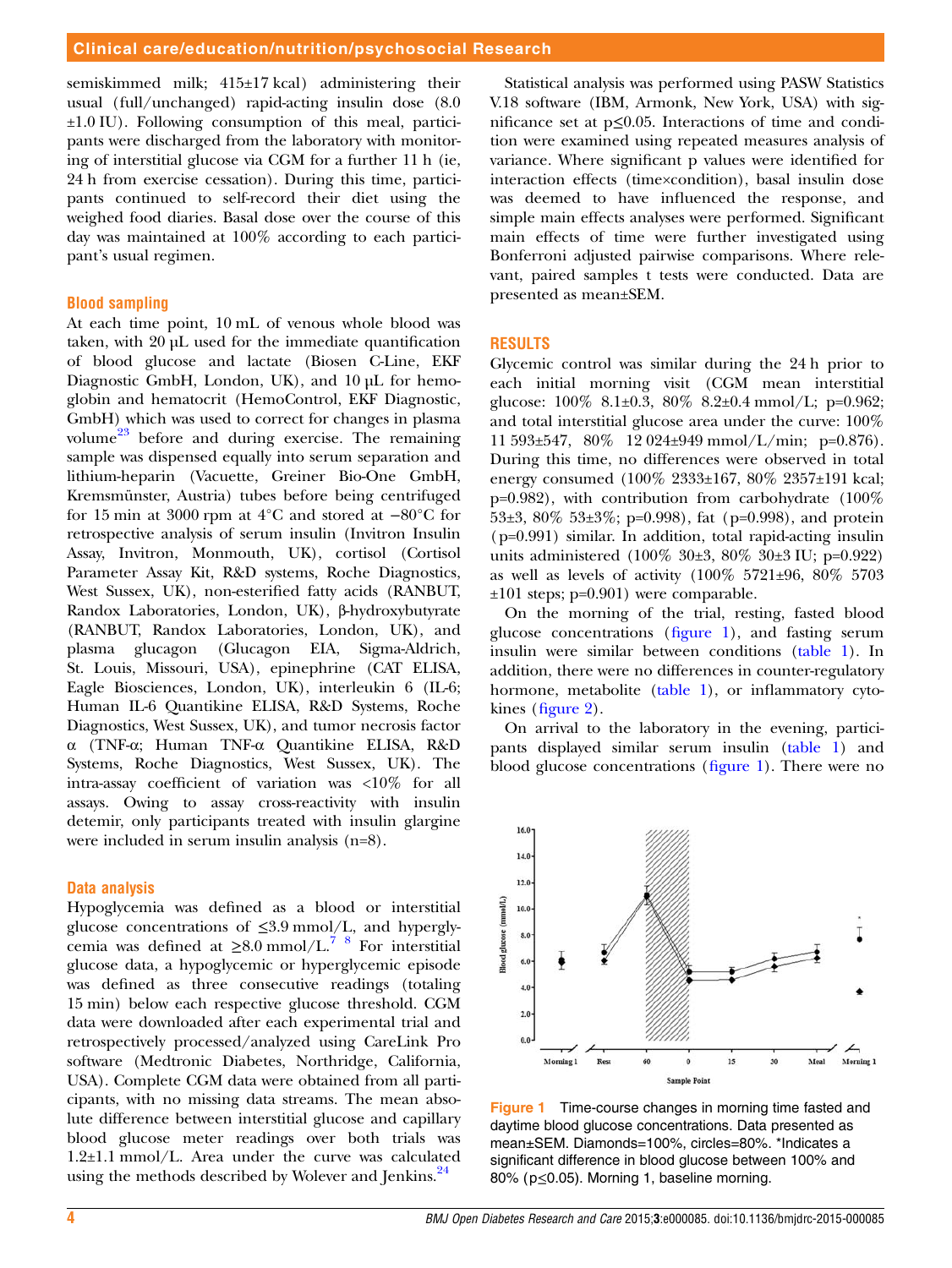<span id="page-5-0"></span>

|          |                                                                                               | Table 1 Serum insulin, counter-regulatory hormone and metabolite responses under basal-bolus insulin dose manipulation                                                             |   |                     |                                                                                                                   |                            |               |                              |                              |                |           |
|----------|-----------------------------------------------------------------------------------------------|------------------------------------------------------------------------------------------------------------------------------------------------------------------------------------|---|---------------------|-------------------------------------------------------------------------------------------------------------------|----------------------------|---------------|------------------------------|------------------------------|----------------|-----------|
|          |                                                                                               |                                                                                                                                                                                    |   |                     |                                                                                                                   |                            |               |                              |                              | <b>ANOVA p</b> |           |
|          | Morning 1                                                                                     | <b>Rest</b>                                                                                                                                                                        | ш | 8                   | 0                                                                                                                 | 15                         | ౚౢ            | Premeal                      | <b>Morning 2</b>             |                | ပ<br>ト    |
|          | Serum insulin (pmol/L)                                                                        |                                                                                                                                                                                    |   |                     |                                                                                                                   |                            |               |                              |                              |                |           |
| 100%     | $111 + 23$                                                                                    | $132 + 19$                                                                                                                                                                         |   | $136 + 19$          | $173 + 32 + 1$                                                                                                    | 43±23                      | $129 + 23$    | $112 + 17$                   | $115 + 16$                   | $=0.012$       | $=0.871$  |
| 80%<br>8 | $112 + 23$                                                                                    | $129 + 18$                                                                                                                                                                         |   | $138 + 18$          | $181 + 341$                                                                                                       | $145 + 23$                 | $131 + 23$    | $108 + 17$                   | $111 \pm 19$                 |                |           |
|          | Plasma glucagon (pg/mL)                                                                       |                                                                                                                                                                                    |   |                     |                                                                                                                   |                            |               |                              |                              |                |           |
| 100%     | $637 + 148$                                                                                   | 549±115                                                                                                                                                                            |   | 396±80†             | 526±94                                                                                                            | 573±125                    | $555 \pm 118$ | 576±136                      | $634 \pm 147$                | $=0.049$       | $=0.663$  |
| 80%      | $595 + 118$                                                                                   | $532 + 111$                                                                                                                                                                        |   | $397 + 771$         | $501 + 84$                                                                                                        | 593±138                    | 540±128       | 536±121                      | $611 \pm 106$                |                |           |
|          | Plasma epinephrine (nmol/l                                                                    |                                                                                                                                                                                    |   |                     |                                                                                                                   |                            |               |                              |                              |                |           |
| 100%     | $0.22 \pm 0.04$                                                                               | $0.14 + 0.03$                                                                                                                                                                      |   | $0.10 + 0.04$       | $0.47 \pm 0.10$                                                                                                   | $0.26 + 0.08$              | $0.12 + 0.03$ | $0.12 \pm 0.04$              | $0.13 + 0.03 +$              | $=0.017$       | $= 0.322$ |
| $80\%$   | $0.29 + 0.06$                                                                                 | $0.14 \pm 0.04$                                                                                                                                                                    |   | $0.11 \pm 0.03$     | $0.45 + 0.121$                                                                                                    | $0.29 + 0.11$              | $0.13 + 0.05$ | $0.13 + 0.03$                | $0.08 + 0.02$                |                |           |
|          | Serum cortisol (nmol/L)                                                                       |                                                                                                                                                                                    |   |                     |                                                                                                                   |                            |               |                              |                              |                |           |
| 100%     | $0.65 \pm 0.06$                                                                               | $0.32 + 0.06$                                                                                                                                                                      |   | $0.20 + 0.37$       | $0.37 \pm 0.10$                                                                                                   | $0.41 + 0.12$              | $0.42 + 0.12$ | $0.30 + 0.08 +$              | $0.61 + 0.081$               | $=0.042$       | $=0.654$  |
| 80%      | $0.71 \pm 0.06$                                                                               | $0.28 + 0.04$                                                                                                                                                                      |   | $0.24 \pm 0.04$     | $0.29 \pm 0.09\dagger$                                                                                            | $0.42 \pm 0.14$            | $0.36 + 0.13$ | $0.27 \pm 0.09$              | $0.68 + 0.071$               |                |           |
|          | Blood lactate (mmol/L)                                                                        |                                                                                                                                                                                    |   |                     |                                                                                                                   |                            |               |                              |                              |                |           |
| 100%     | $0.01 \pm 0.01$                                                                               | $0.44 \pm 0.21$                                                                                                                                                                    |   | $0.95 \pm 0.15$ † ‡ | $3.27 \pm 0.58$ †                                                                                                 | $.83 + 0.29$ <sup>+1</sup> | $0.77 + 0.22$ | $1.41 \pm 0.93$ <sub>1</sub> | $0.27 + 0.15$                | $-0.019$       | $=0.798$  |
| 80%      | $0.11 \pm 0.11$                                                                               | $0.53\pm0.19$                                                                                                                                                                      |   | $1.18 + 0.23 + 1$   | $3.40 \pm 0.66$ †                                                                                                 | $.77 \pm 0.34$             | $0.86 + 0.30$ | $0.64 \pm 0.17$              | $0.40 \pm 0.18$              |                |           |
|          | Serum NEFA (mmol/L)                                                                           |                                                                                                                                                                                    |   |                     |                                                                                                                   |                            |               |                              |                              |                |           |
| 100%     | $0.39 + 0.06$                                                                                 | $0.26 + 0.05$                                                                                                                                                                      |   | $0.19 + 0.03$       | $0.16 + 0.02$                                                                                                     | $0.24 \pm 0.04$            | $0.20 + 0.02$ | $0.29 + 0.06$                | $0.65 \pm 0.15$ <sub>1</sub> | $=0.049$       | $=0.663$  |
| 80%      | $0.36 + 0.05$                                                                                 | $0.30 + 0.10$                                                                                                                                                                      |   | $0.35 + 0.13$       | $0.25 + 0.04$                                                                                                     | $0.38 + 0.09$              | $0.31 + 0.08$ | $0.33 + 0.08$                | $0.52 \pm 0.07$ † ‡          |                |           |
|          | tindicates significantly different to moming<br>#Indicates significantly different from rest. | Data presented as mean±SEM. Test meal and insulin were administered immediately following rest and premeal sample points<br>*Indicates significantly different from 100% (p<0.05). |   |                     |                                                                                                                   |                            |               |                              |                              |                |           |
|          |                                                                                               | ANOVA, analysis of variance; Morning 1, pretrial morning sample;                                                                                                                   |   |                     | Morning 2, post-trial morning visit sample; NEFA, non-esterified fatty acids; T, time; C, condition; E, exercise. |                            |               |                              |                              |                |           |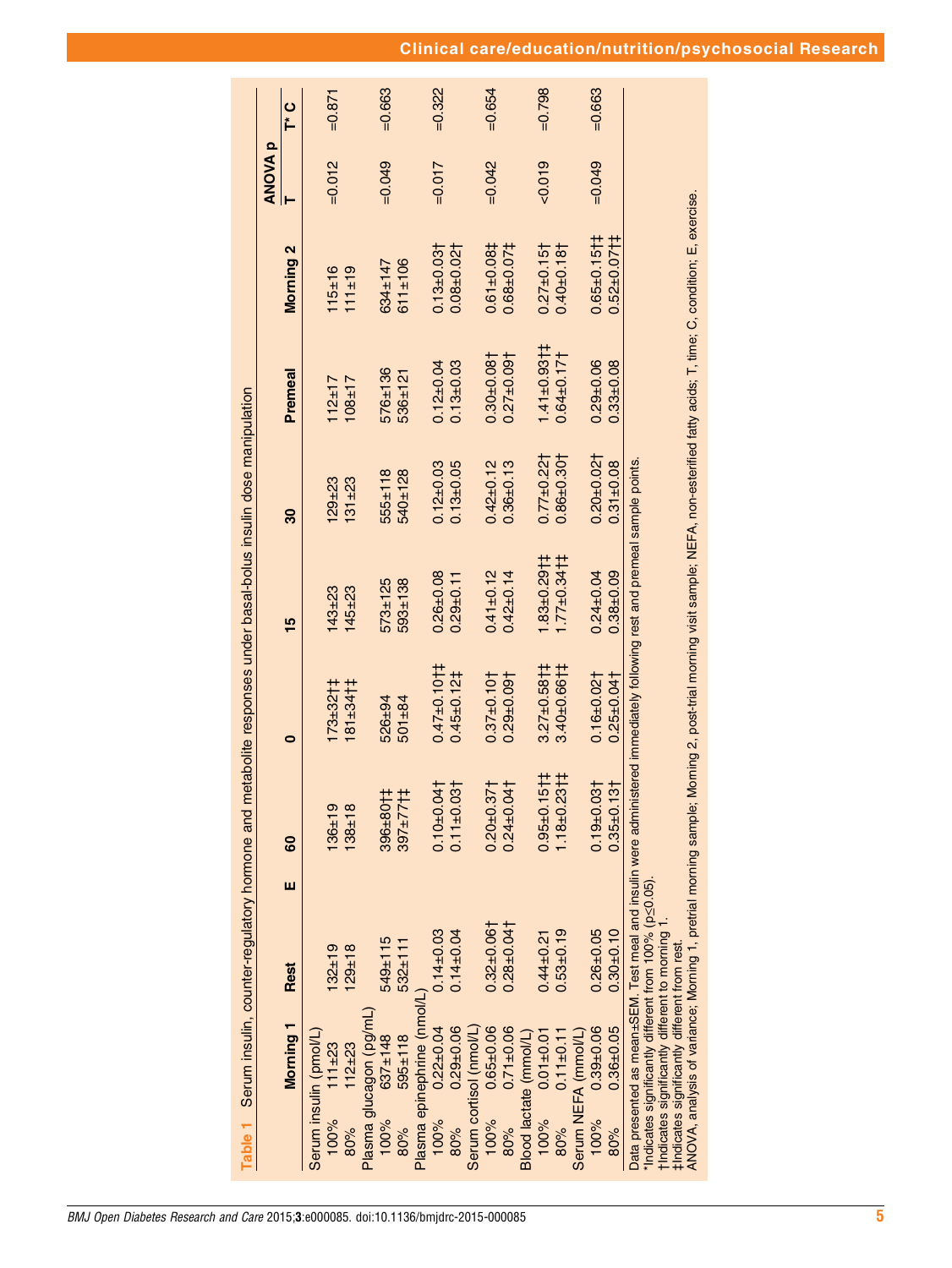<span id="page-6-0"></span>

Figure 2 (A–C) Time-course changes in morning time fasted, and daytime (A) IL-6, (B) TNF- $\alpha$ , and (C) β-hydroxybutyrate concentrations. Data presented as mean ±SEM. Diamonds=100%, circles=80%. \*Indicates a significant difference in blood glucose between 100% and 80% (p≤0.05). Morning 1, baseline morning visit; Morning 2, next day morning visit; IL-6, interleukin 6; TNF-α, tumor necrosis factor α.

differences in any other metabolic markers ([table 1](#page-5-0) and figure 2). Blood glucose increased similarly following the pre-exercise meal and reduced rapid-acting insulin dose, such that concentrations immediately before exercise were similar ( $p=0.772$ ; fi[gure 1\)](#page-4-0).

Participants ran at an average speed of  $9.7\pm0.4$  km/h, completing 7.3±0.3 km and expending 738±48 kcal. Participants exercised at a similar intensity across trials (100% 74±0.1, 80% 73±0.1% VO2peak; p=0.993; 100% 78 $\pm$ 1, 80% 78 $\pm$ 2% HR<sub>peak</sub>; p=0.991) inducing comparable falls in blood glucose (100% Δ−6.4±0.4, 80% Δ−5.9  $\pm 0.6$  mmol/L; p=0.688; fi[gure 1](#page-4-0)). Blood glucose remained within euglycemic ranges up to the administration of the postexercise meal (p=0.180; fi[gure 1](#page-4-0)). There were no episodes of hypoglycemia or any requirement for carbohydrate supplementation during exercise or in the 60 min postexercise period under either condition. There were no conditional differences in metabolic parameters up to 60 min postexercise (figure 2 and [table 1](#page-5-0)).

The interstitial glucose responses following the evening laboratory visit are presented in figure 3. There was a significant condition×time interaction (p=0.002), and a



Figure 3 Time-course changes in interstitial glucose concentrations throughout the postlaboratory period. Data presented as mean±SEM. Black trace=100%, red trace=80%. \*Indicates a significant difference in interstitial glucose area under the curve between 100% and 80% ( $p \le 0.05$ ). Vertical dashed line break indicates late-evening, nocturnal or daytime periods.

significant time effect (p<0.001) for interstitial glucose concentrations over the course of the postexercise period. Following discharge from the laboratory, glycemia remained similar between conditions throughout the late evening (1–5 h postexercise; 19:30–00:30 h; figure 3) with interstitial glucose typically in euglycemic ranges prior to the consumption of the bedtime snack (figure 3). Furthermore, interstitial glucose concentrations were comparable immediately before sleep (figure 3), and all participants under both conditions were protected from hypoglycemia during this time.

With 100%, glycemia fell at ∼6 h postexercise (01:30 h) with the first hypoglycemic episode occurring at ∼8 h postexercise, during the night. The interstitial glucose nadir (100% 2.6±0.2 mmol/L) occurred at ∼8–12 h postexercise (02:45–06:45 h) and during the hours of sleep (figure 3). Conversely, glycemia was preserved throughout the night under 80% (figure 3). All participants under 80% were protected from nocturnal hypoglycemia, whereas nine participants (90%) experienced nocturnal hypoglycemia under 100% with three of those participants encountering two or more nocturnal hypoglycemic episodes. Moreover, total time spent in hypoglycemic ranges was significantly less under  $80\%$  (p<0.001), with more time spent euglycemic (80% 397±56, 100% 122±28 min; p<0.001).

Immediately on awakening (∼13 h postexercise; 07:30 h; figure 3), interstitial glucose was significantly less under 100% with participants typically in the hypoglycemic range (100% 3.3±0.6, 80% 8.1±0.6 mmol/L; p=0.008; figure 2). Fasted, resting venous blood glucose was significantly lower under  $100\%$  ( $100\%$  3.7 $\pm$ 0.3,  $80\%$ )  $7.7\pm0.9$  mmol/L; p<0.001; fi[gure 1\)](#page-4-0), and significantly less than concentrations measured on the morning before exercise  $(p<0.001)$ . In comparison, participants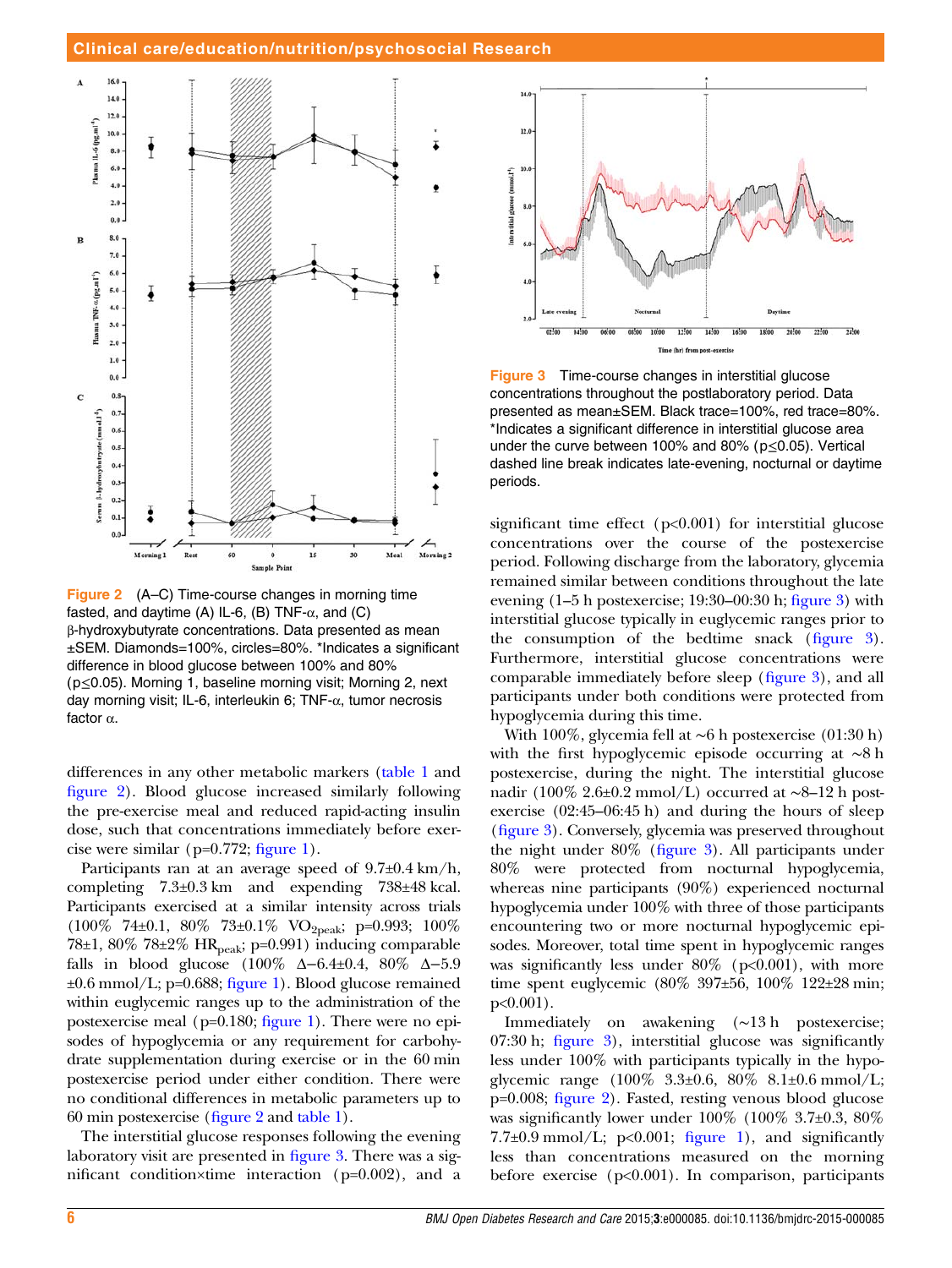under 80% were typically in the euglycemic range on awakening, and displayed similar blood glucose concentrations to the morning before exercise  $(p>0.05)$ . There were no differences is serum insulin at this time [\(table](#page-5-0) [1\)](#page-5-0), with concentrations similar to those elicited on the morning before exercise (p>0.05). There were no conditional differences in the temporal changes of counterregulatory hormones or metabolites during this time [\(table 1](#page-5-0) and fi[gure 2](#page-6-0)). In addition, TNF-α was unchanged in both conditions. IL-6 was significantly lower under 100% (fi[gure 2\)](#page-6-0), with concentrations under 80% remaining similar to both pretrial morning and trial resting samples (fi[gure 2\)](#page-6-0).

Over the course of the postexercise day, participants under 100% spent more time hypoglycemic (interstitial glucose <3.9 mmol/L:  $100\%$  264 $\pm$ 22 vs 80% 5 $\pm$ 6 min; p<0.001) and hyperglycemic (interstitial glucose >8.0 mmol/L: 100% 123±21 vs 80% 67±16 min; p=0.004) ranges, with less time in euglycemia (interstitial glucose 3.9–8.0 mmol/L: 100% 643±54 vs 80% 1048±71 min; p=0.007) than those under the 80% condition. During this time, total energy consumed was significantly greater under 100% (100% 1143±48, 80% 714±48 kcal; p<0.001), with increased contribution from carbohydrate (100% 76  $\pm 3$ , 80% 69 $\pm 3\%$ ; p=0.004). Levels of activity were similar between conditions with total number of steps comparable (100% 4231±102, 80% 4301±132 steps; p=0.602).

#### **DISCUSSION**

This study demonstrates that combining a reduced basalbolus insulin dose, along with low GI carbohydrate feeding, provides full protection from exercise-induced hypoglycemia for a total of 24 h after exercise. Notably, when basal insulin dose was reduced by 20%, there was a clear normalization of glycemia during the night, protecting all participants from nocturnal hypoglycemia with concomitant hyperglycemia. In addition, we show that adopting this strategy does not induce other metabolic disturbances.

To our knowledge, we have, for the first time, demonstrated that it is possible to completely avoid acute and late-nocturnal hypoglycemia in type 1 diabetes, despite performing a prolonged bout of moderate-to-vigorous intensity running (expending ∼740 kcal and running 7.3 km) exercise in the evening. In addition, we show that while protecting patients from hypoglycemia, it is also possible to reduce exposure to hyperglycemia. Typically, preventing hypoglycemia after exercise occurs as a consequence of inducing hyperglycemia;<sup>8 9 20 21 25</sup> avoidance of this is critical for long-term diabetes management, especially if exercise is to be performed regularly and consistently. We required our participants to reduce the total amount of basal insulin by 20% (∼7 IU), in addition to reducing pre-exercise and post-exercise prandially administered rapid-acting insulin dose, and consuming low GI carbohydrates after exercise, to achieve this. As this is a strategy that can be readily communicated to patients, these data have considerable

clinical relevance. Effectively managing the risk of hypoglycemia and normalizing glycemia following exercise is critical for safe long-term exercise adherence, and potentially improvements in wider diabetes management.

Differences in glycemia did not become apparent until ∼6 h postexercise, suggesting that reducing total basal insulin dose does not alter acute postprandial glucose handling or acute glycemic control following exercise. Beyond ∼6 h postexercise, interstitial glucose concentrations began to fall under the non-reduced basal insulin condition with the first episode of hypoglycemia occurring at ∼8 h postexercise (∼02:00 h). Further falls in glycemia were evident during the night, such that 90% of patients experienced nocturnal hypoglycemia when basal dose was not reduced. This is in keeping with our previ-ous findings<sup>78</sup> and those of others,<sup>[10](#page-8-0)</sup> and highlights that falls in glycemia during the night cannot be prevented when employing prandial adjustments only. Conversely, when a basal reduction is employed in combination with acute prandial adjustments, glycemic control is maintained throughout the evening and night, protecting all patients from hypoglycemia.

We also set out to assess the implication of employing such a basal-bolus insulin reduction and carbohydrate feeding strategy on the wider metabolic milieu. We have previously shown that substantially reducing pre-exercise and postexercise rapid-acting insulin dose does not cause clinically meaningful increases in β-hydroxybutyrate  $(>1.0 \text{ mmol/L})$ ,<sup>[20](#page-8-0)</sup> and when these reductions are applied in concert with the consumption of a low GI postexercise meal, the appearance of IL-6 and TNF- $\alpha$  is also reduced.<sup>[7](#page-8-0)</sup> We now demonstrate that when these alterations to prandial rapid-acting insulin and meal composition are made in combination with a reduction in basal insulin dose, ketonemia is not raised and there are no other metabolic or counter-regulatory hormone disturbances. An important observation was the response in inflammatory cytokines following the intervention as the avoidance of inflammation is important for preventing the early onset of diabetes-related complications.<sup>[26](#page-8-0)</sup>

With our relatively small sample size, it was not possible to compare insulin types and timing of administration. However, further research is planned to investigate this aim. It is also important to consider method of insulin delivery also. The participants in this study were treated on a basal-bolus regimen, and therefore study findings may differ in patients treated with CSII therapy. Despite this, our findings are likely to carry practical implications which could be of use to patients across treatment regimens. Importantly, our patients were wellcontrolled and physically active males performing a single bout of continuous aerobic exercise; outcomes pertaining to acute and late-onset hypoglycemia may differ in less well-controlled, less active patients, females, and following different forms of exercise. Indeed, recent data suggest that not all patients choose to consume a bedtime snack, and that this should not necessarily be recommended systematically, but prescribed in an